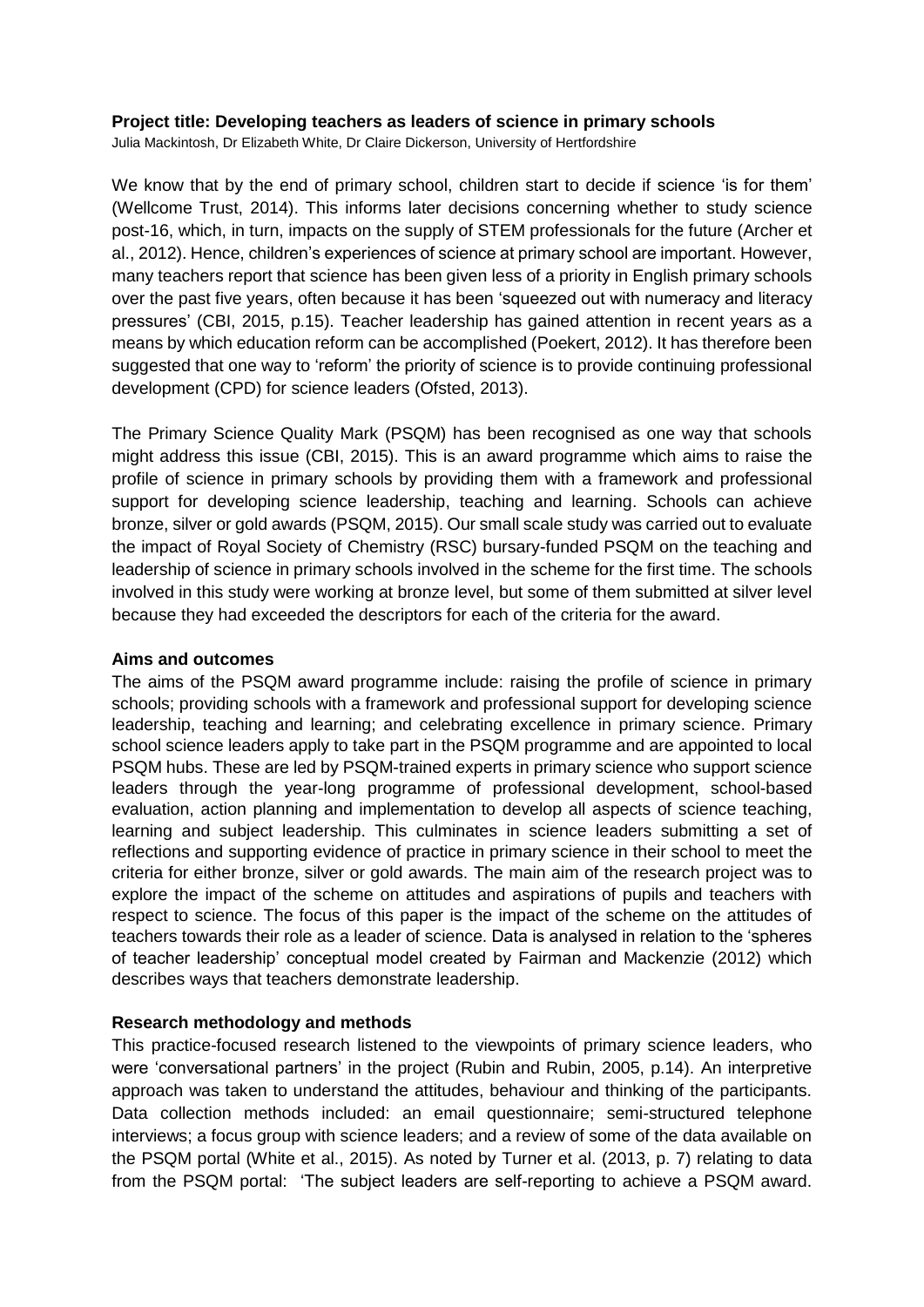Professional and honest self-evaluation is expected, but the requirement to demonstrate that certain criteria were met might have influenced the content. Furthermore, the structure of the framework and the questions that the subject leaders responded to will have influenced their reflections.'

Attitudes to science have been evaluated through self-reporting of the science leaders and through their observation and monitoring of the engagement of teachers and pupils. Although there may be some doubt in self-reported attitudes, the observation of behaviours indicating dispositions is thought to be more reliable (Royal Society, 2010). The science leaders were able to observe teaching, displays, scrutinise pupil work, listen to feedback from pupil panels and from their colleagues. They also observed informal interactions relating to the profile of science in their school. In total, twelve science leaders participated in the research.

## **Evidence**

Science leaders were asked whether their attitudes to science had changed since they had been doing the PSQM and about attitudes to science across their schools (other staff, pupils) as well as about any changes in practice. Evidence showed changes in the science leaders' attitudes towards the teaching of science in their own classrooms and to leading science across the whole school, as described below.

# **Science leaders' attitudes to teaching science**

Many science leaders reported that they felt better equipped for their own teaching. Some comments were made relating to the development of subject knowledge, but most were related to science pedagogy. As one science leader said: *I now feel much clearer about what excellent science looks like.* As a result, science leaders reported feeling more enjoyment and confidence when teaching in their own classrooms. As one teacher reported: *I have enjoyed teaching science more since working towards the PSQM as I am thinking more about my teaching.* Some science leaders noted the impact that this change in attitude had on their teaching:

*I am more motivated to go away and look at things more deeply, learning on the way with the children… I am more confident and willing to take risks [with my teaching] which is exciting as before I was stuck in a rut.*

*I am far more critical of my own teaching, I want it to be as good as it can be. It has made me look further for materials, resources and ideas.*

## **Science leaders' attitudes to leading primary science**

In common with findings of the Wellcome Trust (2015), a number of participants said that they had initially lacked confidence in leading science. One admitted it was '*quite a scary prospect'*  before undertaking PSQM and another said: *before, I was ticking the boxes, doing observations, but I didn't really know what I was looking for.* Undertaking PSQM helped science leaders to understand their leadership role, which made them feel better equipped for leading others:

*The principles are there to support it. So now, when I am looking at books, when I am looking at planning, when I am looking at lessons, when I am doing my own planning,*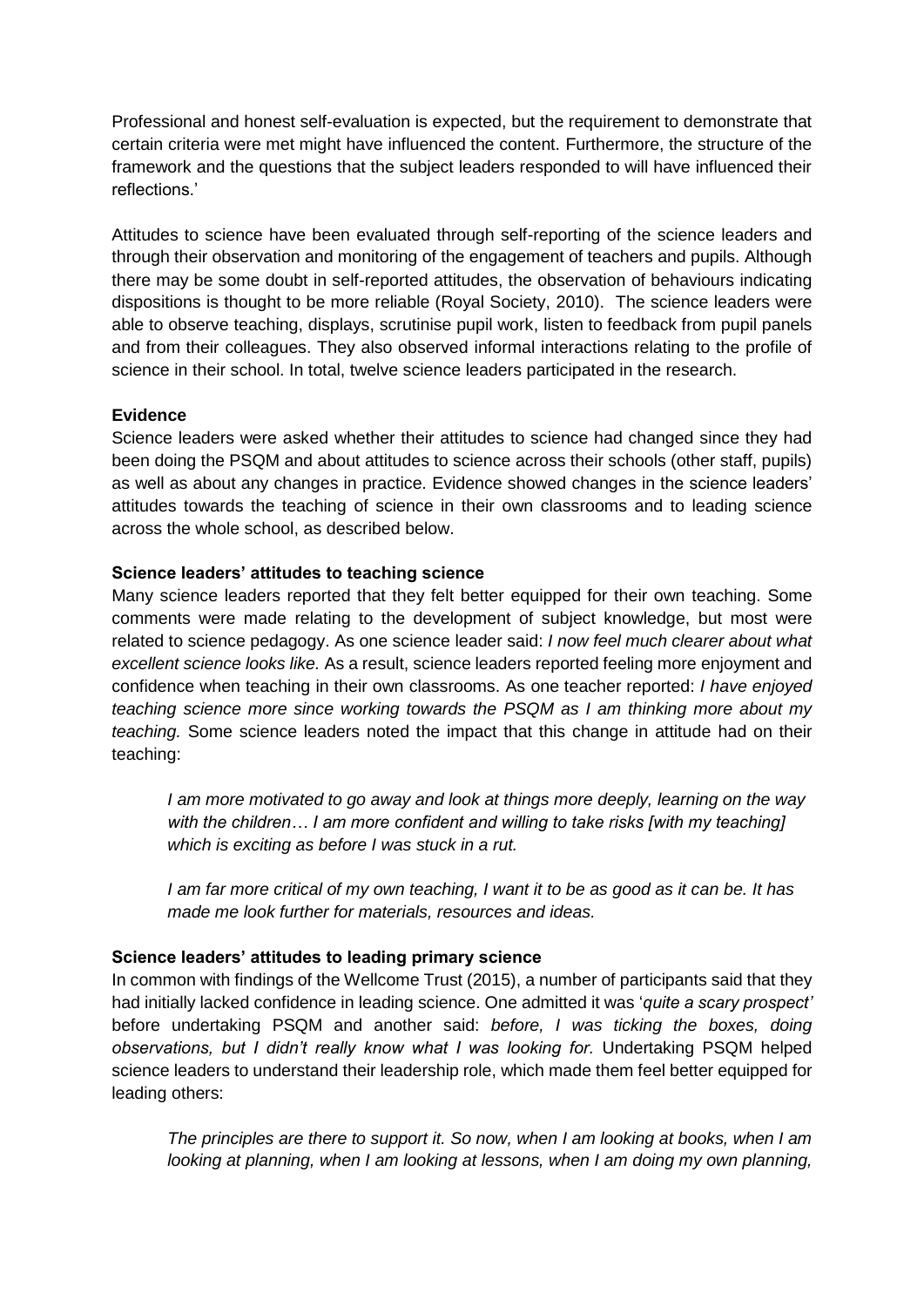*I keep that in mind and I think that gives me a clear vision. It gives us 'forward motion' – all together*

Science leaders described how they shared ideas with colleagues at staff meetings, supported other teachers with planning and teaching and monitored learning in science. They were aware of changes in how they were leading science and felt more secure in their leadership role. Responses were typified by the following:

*I have developed professionally. I'm more confident, I'm more willing to lead staff meetings and drive things forward. I do learning walks, observe lessons, book scrutinies, which is something that I have never done before*

Science leaders could see how their leadership was impacting on other staff and how the attitude of other teachers had changed. Many reported that other staff were talking more about science and were more confident about using resources for teaching primary science. They were excited by the fact that there was more consistency in the quality of teaching science across the school. Pupils were being given more opportunities to work scientifically, answer their own questions and lead their own investigations. They could see that other teachers were being inspired to teach science in a more engaging way because of their leadership and that they were working collectively to develop science: *It is empowering because it feels like I'm not on my own. There are other people with you, working towards the same goal.* However, they also recognised that changing the attitudes of some staff was much harder than others, especially in a year of curriculum change, and they acknowledged that for some, this was still a 'work in progress'.

Finally, science leaders could see how their leadership was impacting on pupils' motivation and enthusiasm for science:

*It's really nice to see the children who were not excited by science more engaged. It is the whole class now, not just individual children who had a flair for science.*

They could see how developing a wider range of learning opportunities such as learning outside, organising visitors, special events and science trips as part of their leadership role had enriched science teaching and learning beyond the classroom. One science leader reported feeling pride hearing pupils explain scientific concepts to their peers and parents during a science assembly and another, pleasure at witnessing the *wonder and excitement on the faces of Year 1 children when animals arrived in their classroom*. Science leaders could see that their leadership had raised the profile of science within their school.

*it's motivating because you feel like it is actually starting to work. It has taken a good 6 months, but slowly, through children's comments, you start to feel like I am actually making a difference*

## **Conclusions**

This research found evidence for changes in teachers' attitudes towards teaching and leading science due to engagement with the PSQM programme. Changes may have been due to a change in behaviour, prompting a change in attitude or a change in attitude that impacted the way that science leaders were carrying out their role, both what they were doing and how they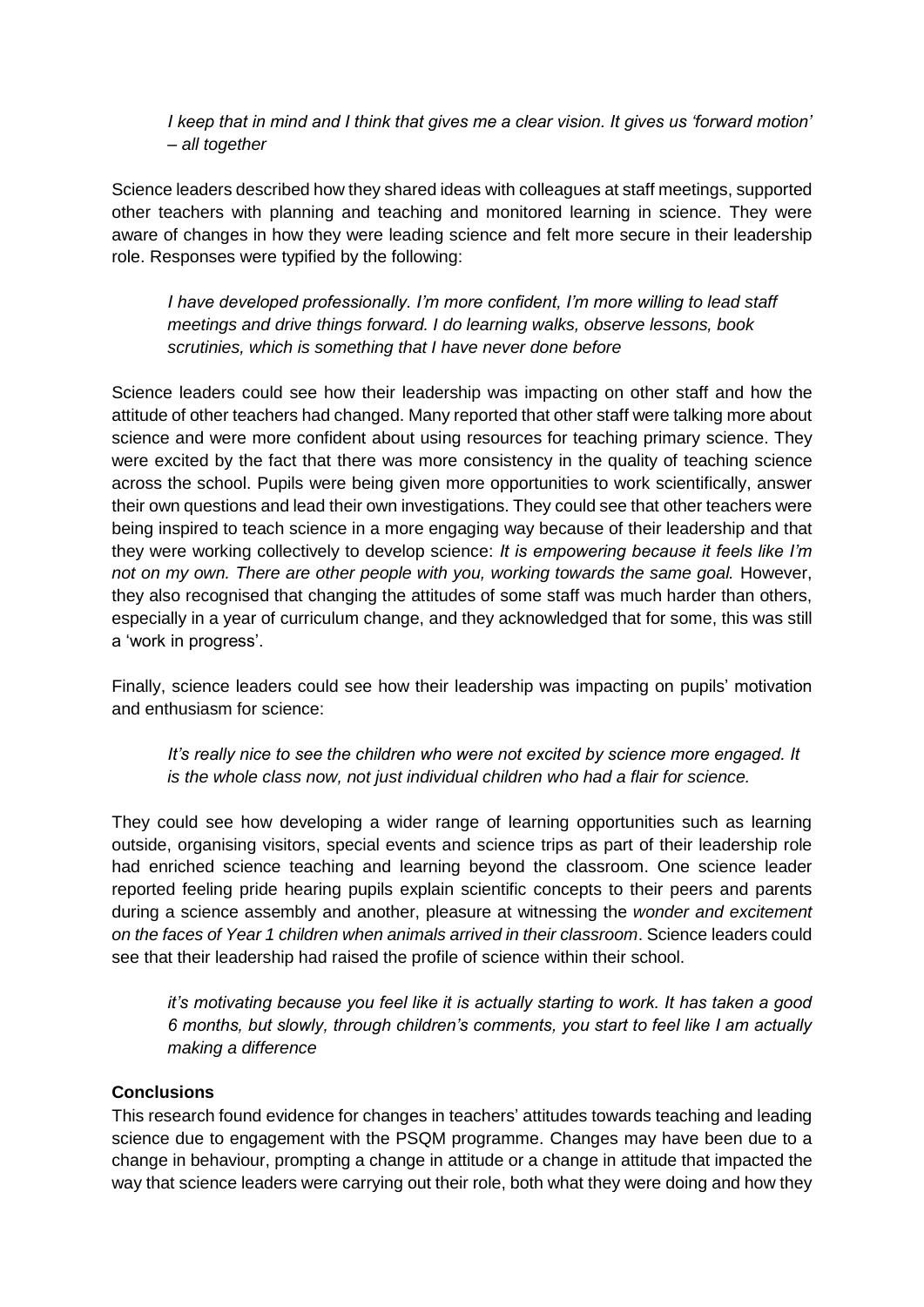were doing it. To understand what this reveals about developing teachers as leaders of science, these activities were analysed in relation to Fairman and Mackenzie's (2012) conceptual model of the 'spheres of teacher leadership' (see Figure 1). This model builds on the theoretical framework of York-Barr and Duke (2004), and describes the ways that teachers demonstrate leadership with the goal of improving student learning.



Figure 1. Spheres of Teacher Leadership Action for Learning. (Fairman and Mackenzie, 2012: p.231)

Evidence showed that learning more about effective science teaching from the PSQM programme motivated science leaders to develop their own teaching, to 'take risks' and be more adventurous with their choice of resources. This reflects leadership activities described within spheres A and B, where teachers engage with learning about, experimenting with and reflecting on their own practice. Support provided by the PSQM programme to develop subject leadership impacted on science leaders' understanding and confidence when leading science. Evidence showed that they engaged in activities described in spheres C-E: working across multiple classrooms, sharing ideas and learning with colleagues, with the aim of working collectively to develop science teaching across the school. There was also evidence that working towards the PSQM award encouraged science leaders to attend to the climate and culture of the whole school and to consider their role in the success of all students, showing engagement with activities in spheres F and G. This aligns with the aim of the silver PSQM award, which many of the participating schools achieved, even when they originally enrolled to do the bronze award. Spheres H and I align with the aim of the gold PSQM award and were not demonstrated in the data that we collected from the science leaders.

Therefore, participating in the PSQM programme facilitated movement between leadership spheres (Fairman and Mackenzie, 2012). Science leaders' perspectives shifted from a narrow focus of improving a teacher's learning and practice within one classroom, to broader goals of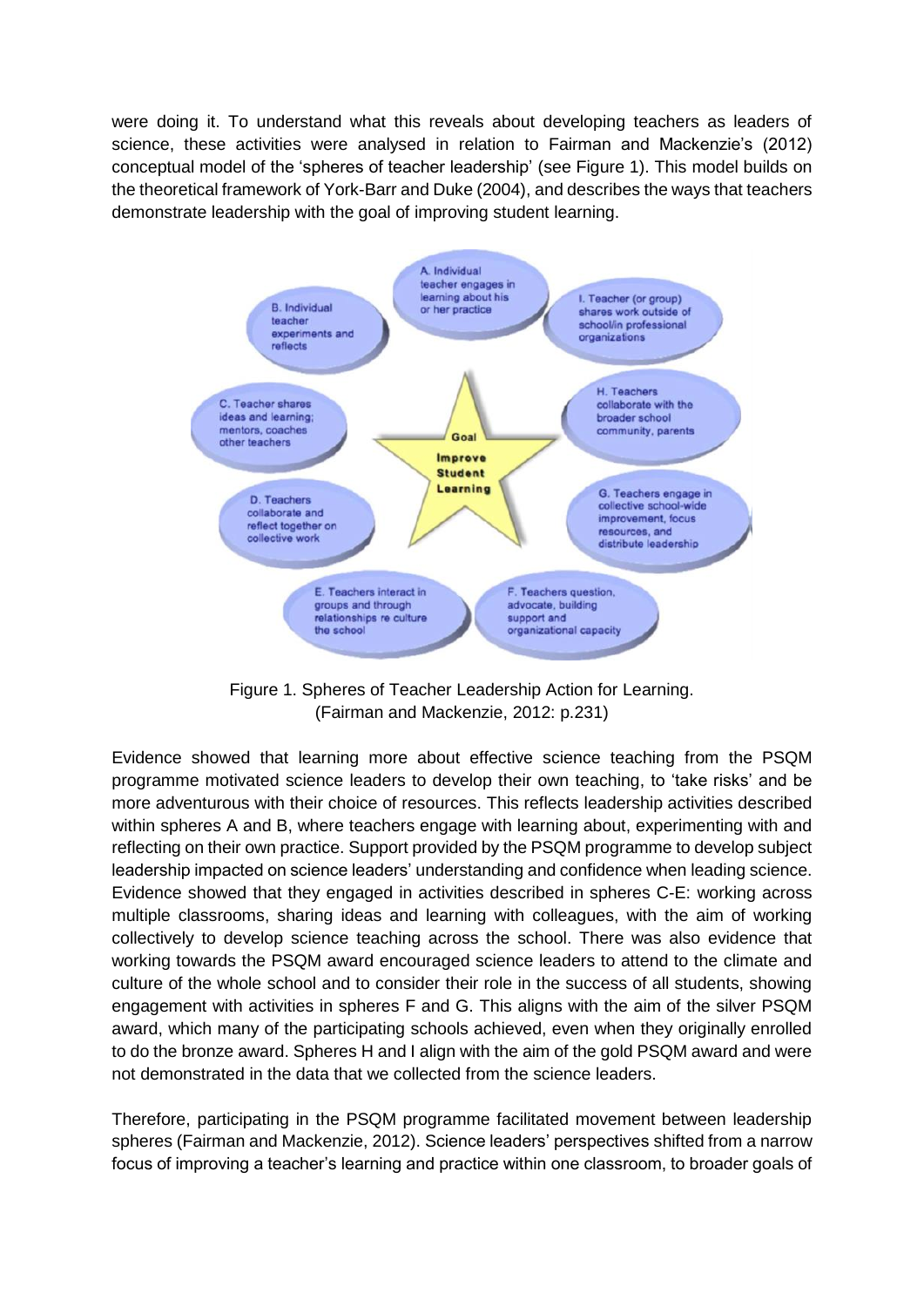improving teacher and student learning school-wide. This relates well to the recommendation by the Wellcome Trust (2015) that 'a Primary Science Leader should have a whole-school vision for science and be able to lead its development by instigating appropriate initiatives, including providing continuing professional development to colleagues, monitoring progress and contributing to the strategic development of learning in school'. There is also evidence to suggest that the development of an effective science leader impacted on the profile of science within the school and on the attitudes of pupils, echoing the view that

*'…where science has a good profile within the school as a result of dedicated leadership, and where staff are expected to teach exciting, investigative science with access to high-quality science expertise, children are likely to enjoy learning the subject.' (Wellcome Trust, 2013, p. 3)* 

### **Recommendations**

- 1. Extend the study from the current schools who were enrolled for bronze and silver PSQM awards to those enrolled in gold to see whether the science leaders in these schools demonstrated leadership activities in all 9 spheres.
- 2. Investigate the impact of doing the PSQM on pupil progress/attainment in schools.

This research was funded by the Royal Society of Chemistry.

#### **References**

Archer, L., DeWitt, J., Osborne, J., Dillon, J., Willis, B. & Wong, B. (2012) 'Science Aspirations and family habitus: How families shape children's engagement and identification with science'. *[American Educational Research Journal,](http://aer.sagepub.com/content/early/2012/01/17/0002831211433290)* 49(5), pp. 881-908

CBI (2015). 'Tomorrow's World – Inspiring primary scientists'. Available at: [http://news.cbi.org.uk/news/over-half-of-primary](http://news.cbi.org.uk/news/over-half-of-primary-school-teachers-say-science-is-getting-squeezed-out-cbi/tomorrow-s-world/?dm_i=7LD,39P28,IP42U4,BP8ZX,1)[school-teachers-say-science-is-getting-squeezed-out-cbi/tomorrow-s-world/?dm\\_i=7LD,39P28,IP42U4,BP8ZX,1.](http://news.cbi.org.uk/news/over-half-of-primary-school-teachers-say-science-is-getting-squeezed-out-cbi/tomorrow-s-world/?dm_i=7LD,39P28,IP42U4,BP8ZX,1) [Accessed: 17 December, 2015].

Fairman, J. & Mackenzie, S (2012) 'Spheres of teacher leadership action for learning', *Professional Development in Education*, 38(2), pp. 229-246

OFSTED (2013). 'Maintaining curiosity. A survey into science education in schools'. Available at [https://www.gov.uk/government/publications/maintaining-curiosity-a-survey-into-science-education-in-schools.](https://www.gov.uk/government/publications/maintaining-curiosity-a-survey-into-science-education-in-schools) [Accessed: 17 December, 2015].

Poekert, P. (2012) 'Teacher leadership and professional development: examining links between two concepts central to school improvement', *Professional Development in Education*, 38(2), pp. 169-188.

PSQM (2015). Available at [http://www.psqm.org.uk/about-psqm.](http://www.psqm.org.uk/about-psqm) [Accessed: 17 December, 2015]

Royal Society (2010). Science and mathematics education, 5–14. A 'state of the nation' report. London: Royal Society. Available at: [https://royalsociety.org/topics-policy/projects/state-of-nation/5-14/.](https://royalsociety.org/topics-policy/projects/state-of-nation/5-14/) [Accessed: 17 December 2015]

Rubin, H. & Rubin, I. (2005). *Qualitative interviewing, the art of hearing data,* London: Sage.

Turner, J. with Marshall, S., Farley, A. and Harriss, L. (2013) 'Primary Science Quality Mark: Learning from good practice in primary science. What can we learn about current practice in primary science teaching and learning in England from the Primary Science Quality Mark award programme?' London: Wellcome Trust. Available at: [http://www.wellcome.ac.uk/stellent/groups/corporatesite/@msh\\_peda/documents/web\\_document/wtp052809.pdf](http://www.wellcome.ac.uk/stellent/groups/corporatesite/@msh_peda/documents/web_document/wtp052809.pdf) 

Wellcome Trust (2013) 'The Deployment of Science and Maths Leaders in Primary Schools. A study for the Wellcome Trust'. London: Wellcome Trust. Available at:

[http://www.wellcome.ac.uk/stellent/groups/corporatesite/@msh\\_peda/documents/web\\_document/wtp056231.pdf](http://www.wellcome.ac.uk/stellent/groups/corporatesite/@msh_peda/documents/web_document/wtp056231.pdf)